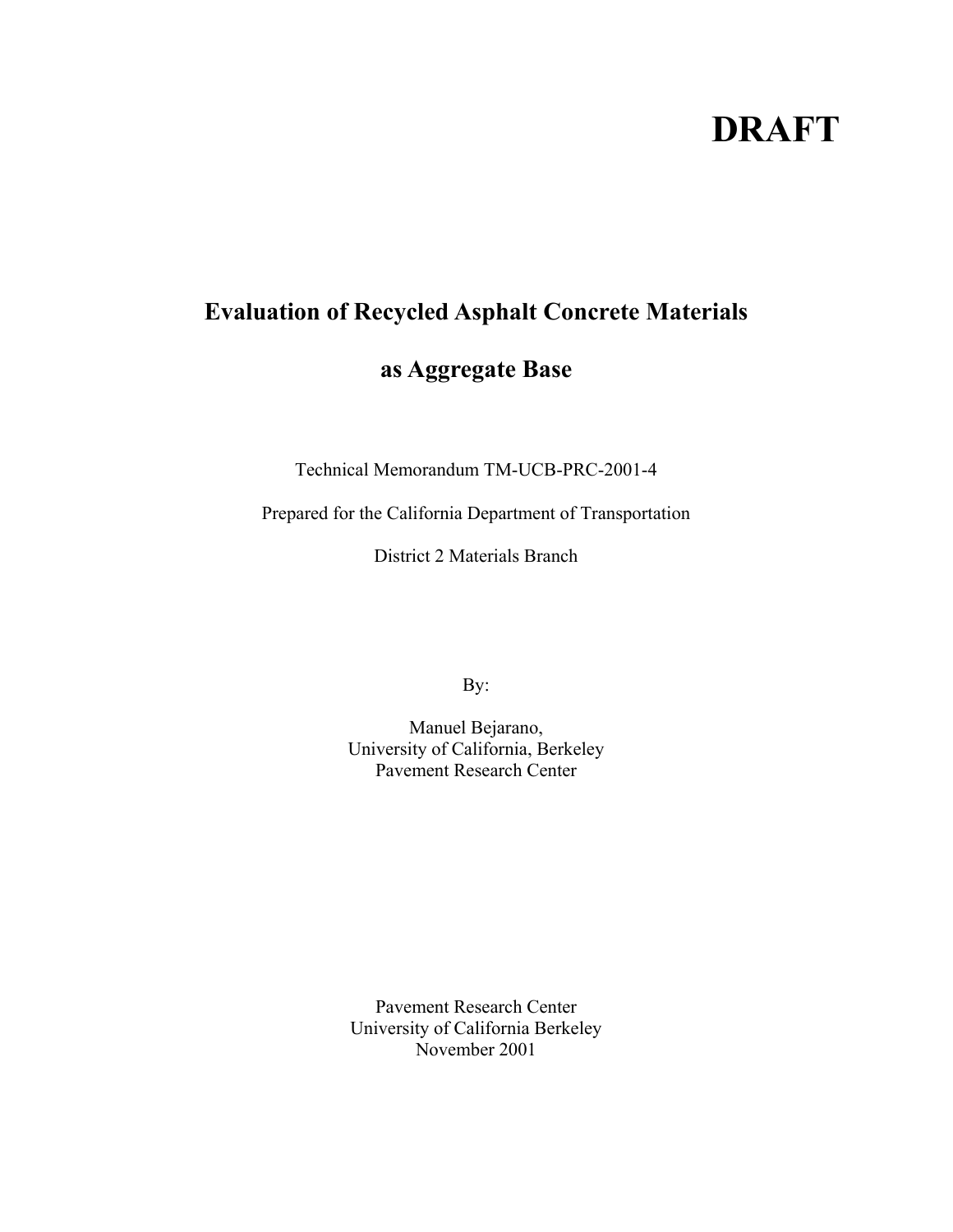#### **SUMMARY**

 The following is a draft report of the field tests conducted on HWY 395 and laboratory tests conducted on the recycled asphalt concrete and two California aggregate base class 2 materials. This information was used to evaluate the performance of the recycled asphalt concrete material for use as unbound base.

## **1.0 INTRODUCTION**

 This technical memorandum summarizes the evaluation of a rehabilitation strategy that involves recycling an existing asphalt concrete surface and a portion of the base material into a new base layer. A series of field and laboratory tests were conducted to evaluate this rehabilitation strategy. Field tests included destructive and non-destructive testing conducted on a pavement section located on California State Highway 395 between PM 13 and PM 10, which is about 10 miles south of Alturas, CA. For purposes of analysis and discussion, the starting station is 0.0 (m) at PM 13 and the ending station is 4800.0 (m) at PM 10. The recycling process was conducted between stations 0.0m and 3125.0 m. Laboratory tests included static and dynamic tests on the recycled asphalt concrete and two California aggregate base class 2 materials.

# **1.1 Objectives**

 The objectives of the study are 1) to evaluate the performance of the recycling process in the field by analyzing destructive and non-destructive data before and after the recycling process, 2) to characterize the recycled asphalt concrete material under standard and triaxial laboratory tests, and 3) to compare the laboratory performance of the recycled material with typical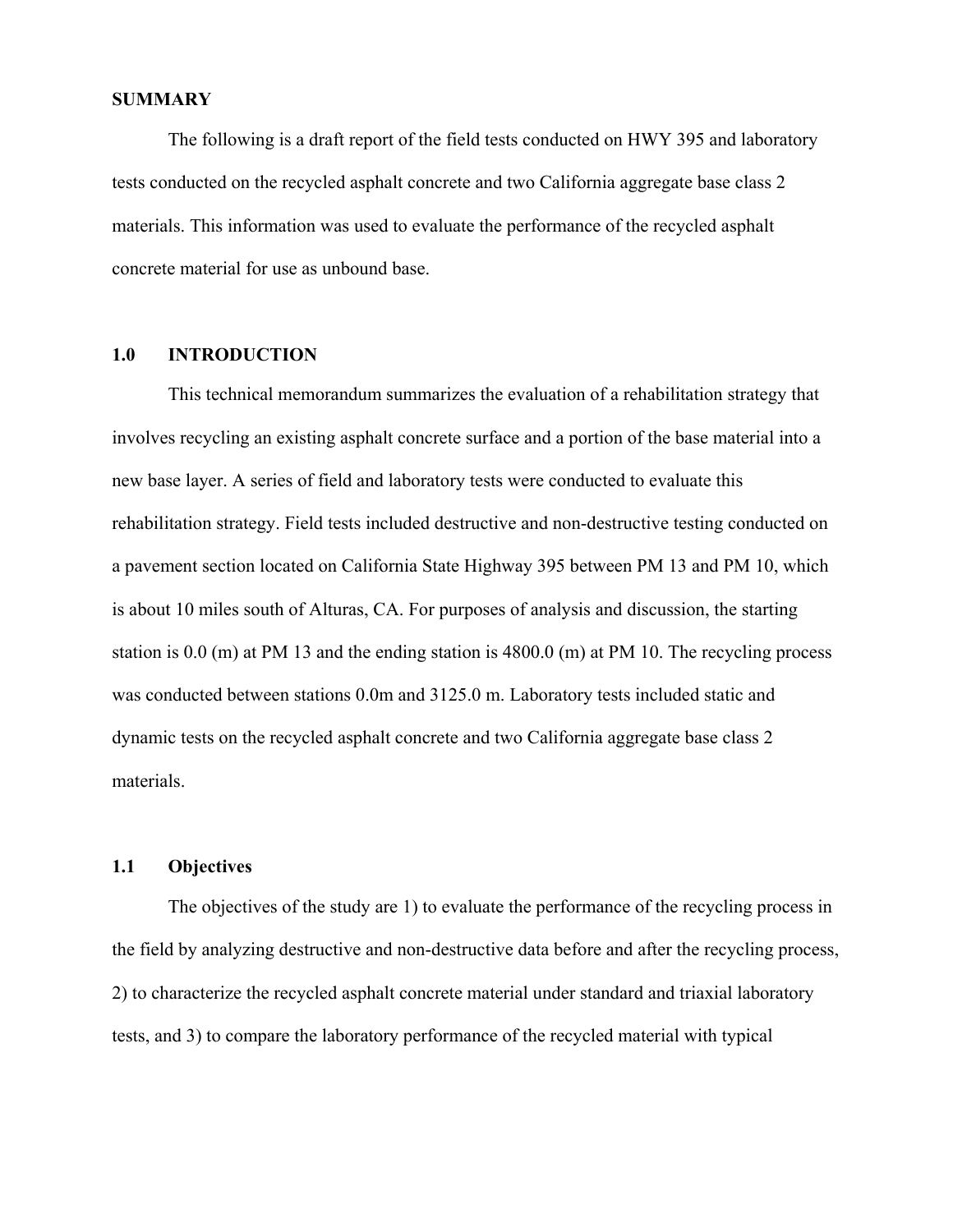California aggregate base class 2 materials. Based on the results, recommendations are given to Caltrans on the use of recycled asphalt concrete materials.

#### **1.2 Field Testing Program**

 Two series of field tests were conducted along HWY 395 between PM 13 and PM 10. The first series of tests was conducted on the existing pavement on June 1, 2001. The second series of tests was conducted on September 27, 2001 on the rehabilitated road, which had been constructed using the recycling process. The field tests included 1) coring of the pavement, 2) dynamic cone penetrometer (DCP) testing, and 3) falling weight deflectometer (FWD) testing. These tests were conducted along the southbound (SB) and northbound (NB) lanes.

# 1.2.1 Coring

 Coring of the asphalt concrete (AC) layer was conducted to obtain asphalt concrete thickness profiles along the pavement section. Asphalt concrete thicknesses were used during the pavement analysis for estimating pavement layer moduli. Coring was conducted before and after the recycling process by the Caltrans District 2 crew along the southbound and northbound lanes. After the recycling process, coring was conducted on the shoulder, approximately 0.5-m from the shoulder paint mark, in order to keep the cores out of the wheelpath. Figures 1 and 2 show the asphalt concrete and base material thickness profiles along the pavement section before and after the recycling process, respectively.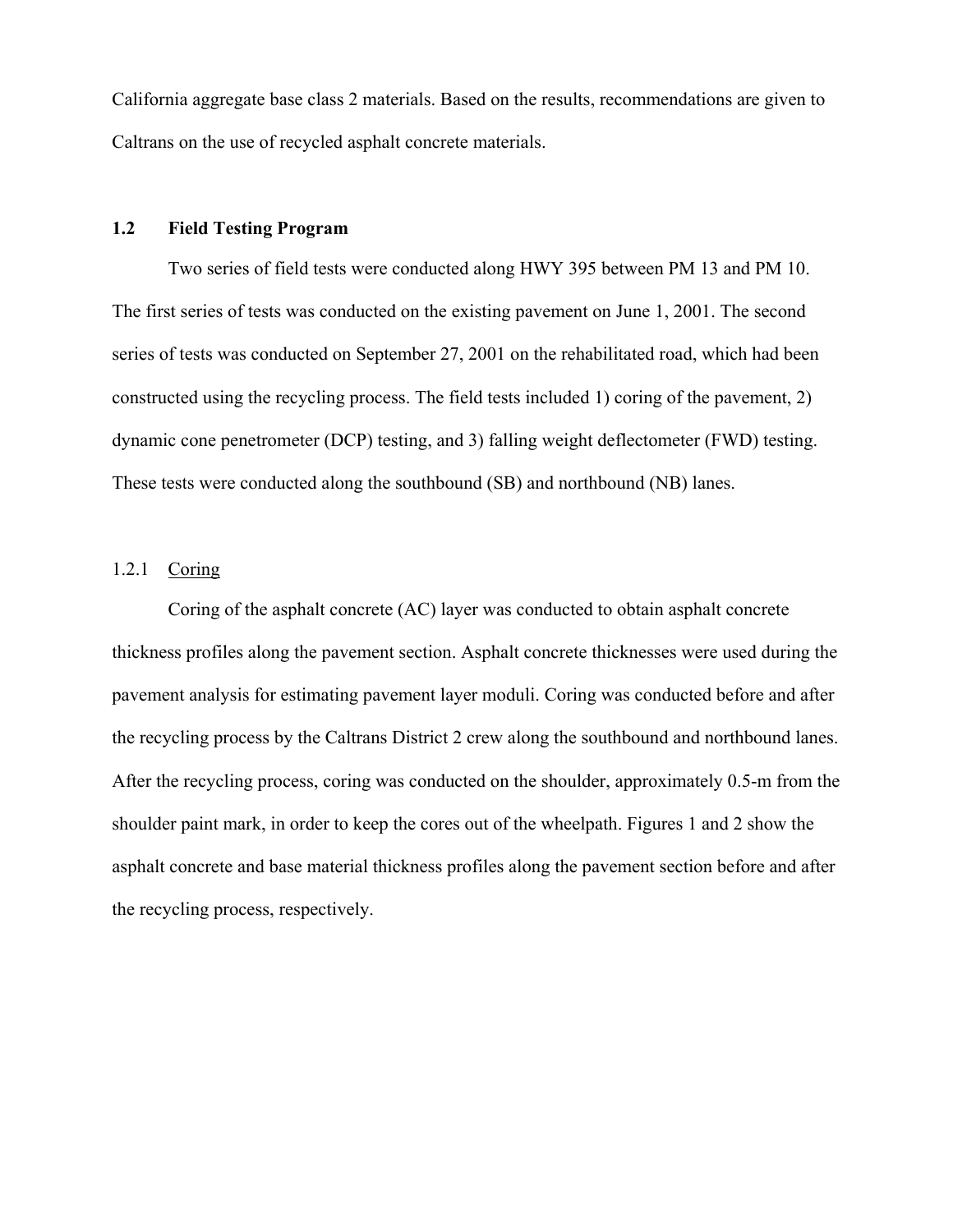

Asphalt Concrete and Base Thickness Before Recycling

**Figure 1. Pavement thickness profile before recycling process.** 



Asphalt Concrete and Base Thickness After Recycling

**Figure 2. Pavement thickness profile after reycling process.**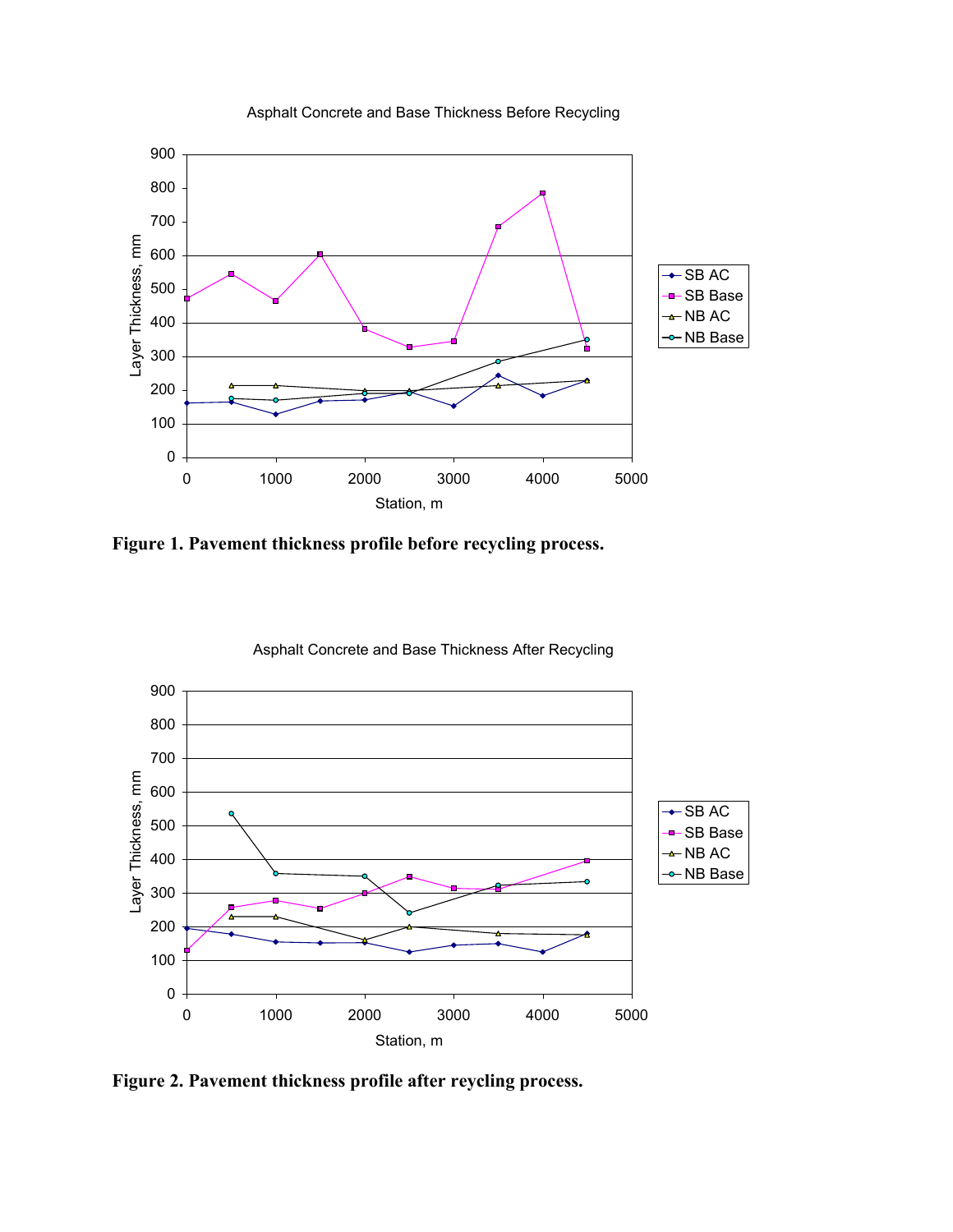As can be observed from the data, asphalt concrete layer thicknesses varied both before and after the rehabilitation, ranging from 128 mm to 244 mm. Note that the AC layer thicknesses were determined by direct observation while the base layer thicknesses were determined using the dynamic cone penetrometer (DCP), as noted in Section 1.2.2.

#### 1.2.2 Dynamic Cone Penetrometer (DCP) Testing

 After the asphalt concrete cores were removed from the core holes, DCP testing was conducted for field measurements of thickness and strength of unbound layers. The DCP equipment and test procedure is relatively simple (see Figure 3). It consists of a 60° metal cone attached to a rod and an 8-kilogram hammer dropped from a height of 575 mm to drive the cone into the in-situ pavement material, typically through a core hole. A measuring tape is secured to the rod to enable the technician to record the depth of penetration with the increasing blows of the DCP hammer. The associated DCP penetration in the pavement is plotted against the number of blows. Changes in the penetration rate  $(DN = slope of the penetration$ -blow count relationship in mm/blow) were used to determine thickness of unbound layers. The penetration rate at a given layer was also used to define its strength. In general, lower penetration rates are indicative of stronger materials. Typical DCP data recorded during this study are presented in Figure 4.

 Base thicknesses estimated from DCP are shown in Figures 1 and 2, before and after the recycling process, respectively.

 The data indicate significant variability for the base thickness estimated before the recycling process. Base thicknesses along the southbound lane ranged from 310 mm to 600 mm. Base thicknesses along the northbound lane were less variable and ranged from 180 mm to 350 mm.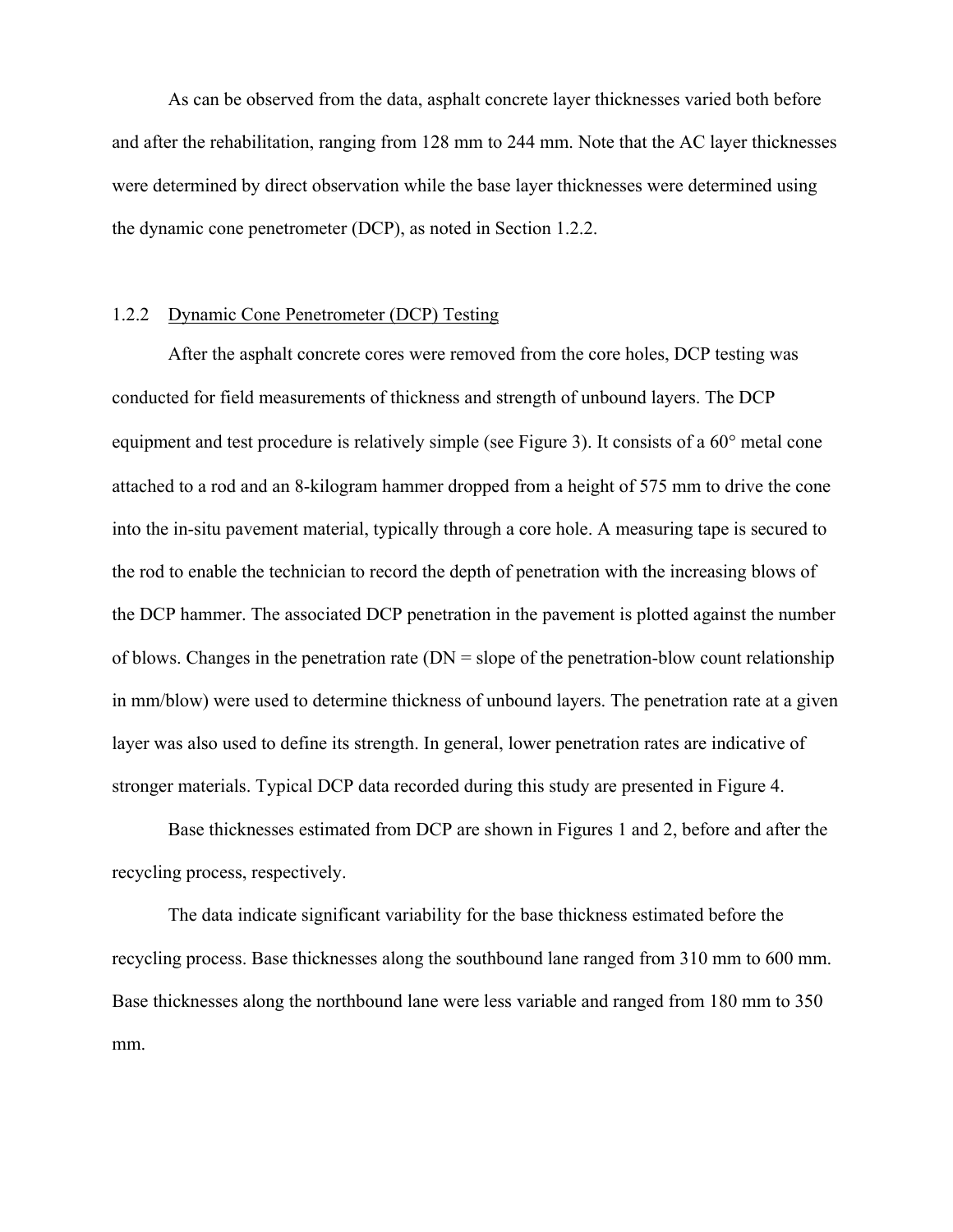

**Figure 3. Schematic illustration of DCP device.** 



**Figure 4. Typical DCP data from I-395.**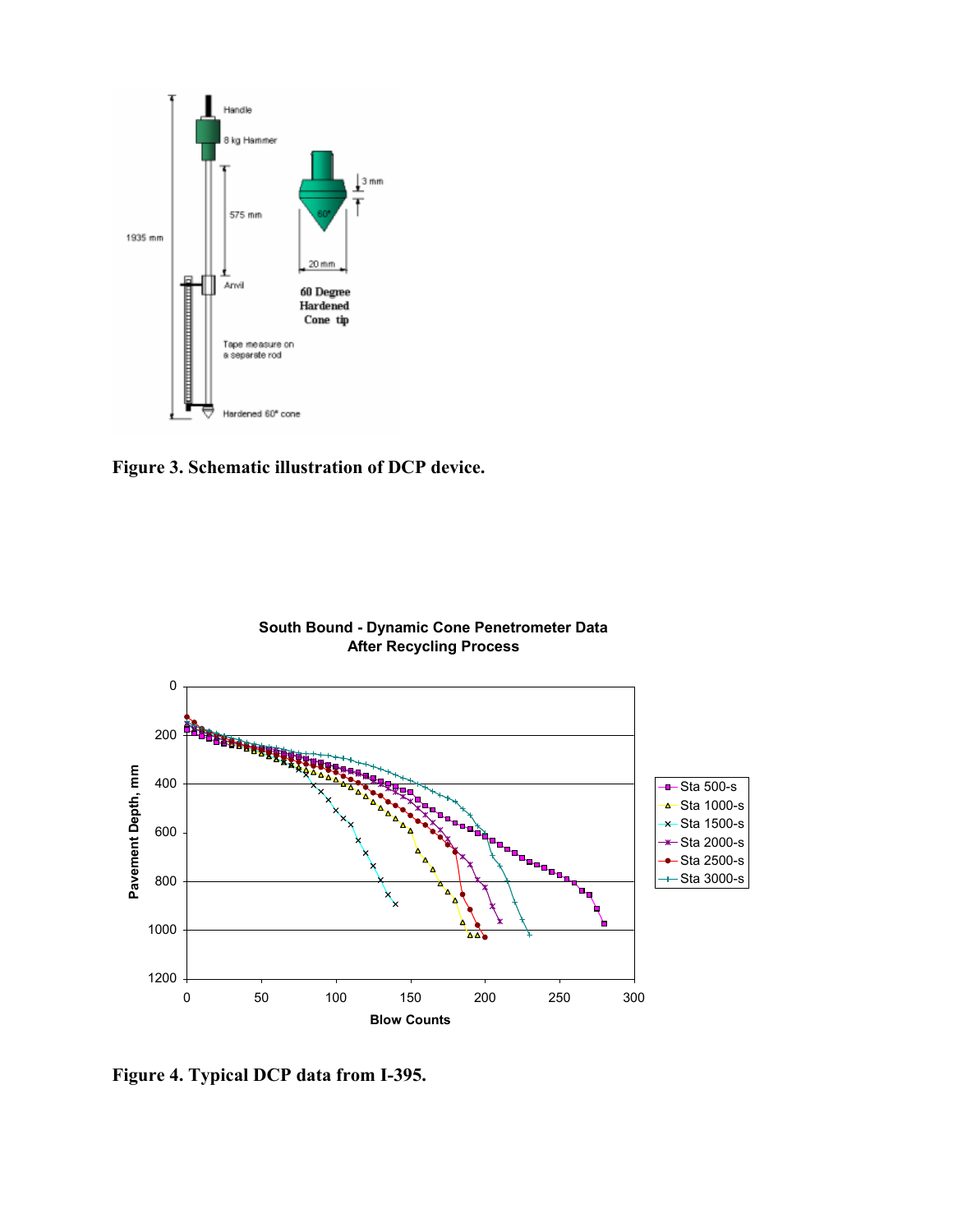Base thicknesses measured after the recycling process showed less variability than before the recycling process. Recycled asphalt concrete base thicknesses ranged from 260 mm to 400 mm across both the northbound and southbound lanes.

 DCP penetration rates for the base and subgrade along the section before and after the recycling process are presented in Figures 5 and 6, respectively. Table 1 summarizes average penetration rates for the pavement section.

**Table 1 Summary of (DN) Penetration Rates** 

|                      | DN (mm/blow count) |                                 |                                |                    |  |
|----------------------|--------------------|---------------------------------|--------------------------------|--------------------|--|
| <b>Unbound Layer</b> |                    | <b>Before Recycling Process</b> | <b>After Recycling Process</b> |                    |  |
|                      | <b>South Bound</b> | <b>North Bound</b>              | <b>South Bound</b>             | <b>North Bound</b> |  |
| Base                 |                    | 6.6                             | 3.2                            | 3.6                |  |
| Subgrade             | 13.7               | 119                             | 6.3                            | 9.0                |  |

 The data indicate that the recycling process has generally produced a stronger base (lower penetration rate) compared to the base existing before the recycling process. A lower penetration rate indicates a material with higher strength to resist the penetration of the DCP cone.

## 1.2.3 Falling Weight Deflectometer Testing

 The Dynatest Model 8082 Heavy Weight Deflectometer (HWD) test system (see Figure 7) was used to generate the required non-destructive load-deflection data for this report. The HWD is similar to the FWD with the main difference being that the loading range of the HWD is significantly greater than the FWD.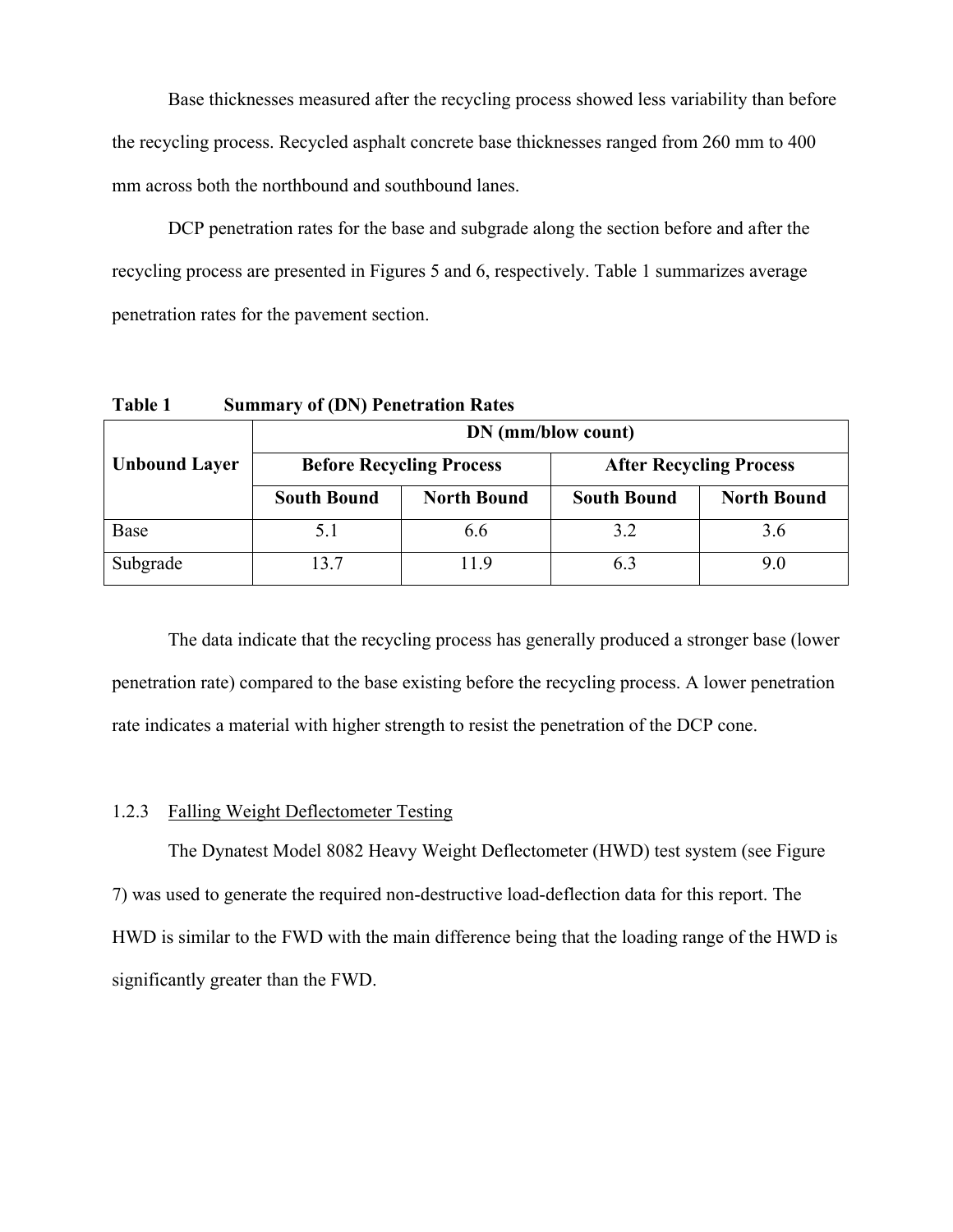

DCP Penetration Rate Data Before Recycling

**Figure 5. DCP penetration rate before recycling process.**



DCP Penetration Rate Data After Recycling

**Figure 6. DCP penetration rate after recycling process.**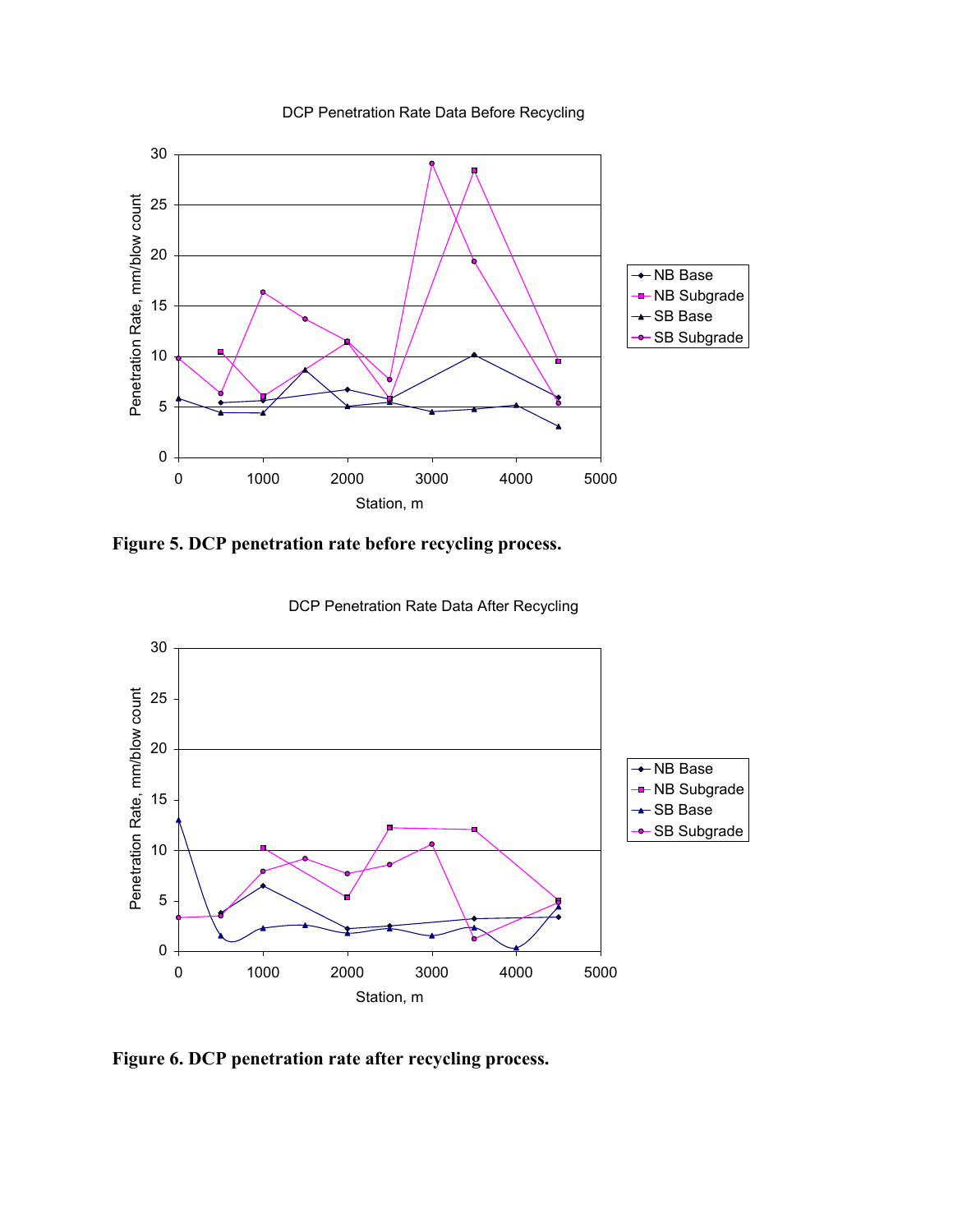

**Figure 7. Heavy Weight Deflectometer.** 

The HWD generates a transient, impulse-type load of 25–30 msec. duration, at any desired (peak) load level between 27 and 245 kN (6,000 and 55,000 lbf.), thereby approximating the effect of a 50–80 km/h (30-50 mph) moving wheel load. For this project, test loads ranged from 27 to 67 kN (6,000 to 15,000 lbf.) and deflections were normalized at 40 kN (9,000 lbs.). The sensor spacing was set at: 0, 200, 300, 800, 1200, 1600 and 2000 mm from the center of the load plate. Tests were performed every 50 meters in each lane in the shoulder-side wheelpath.

The FWD/HWD-generated load-deflection data was used to estimate pavement layer modulus using available mechanistic tools for pavement analysis. The software package used for analysis was the Dynatest ELMOD4.5.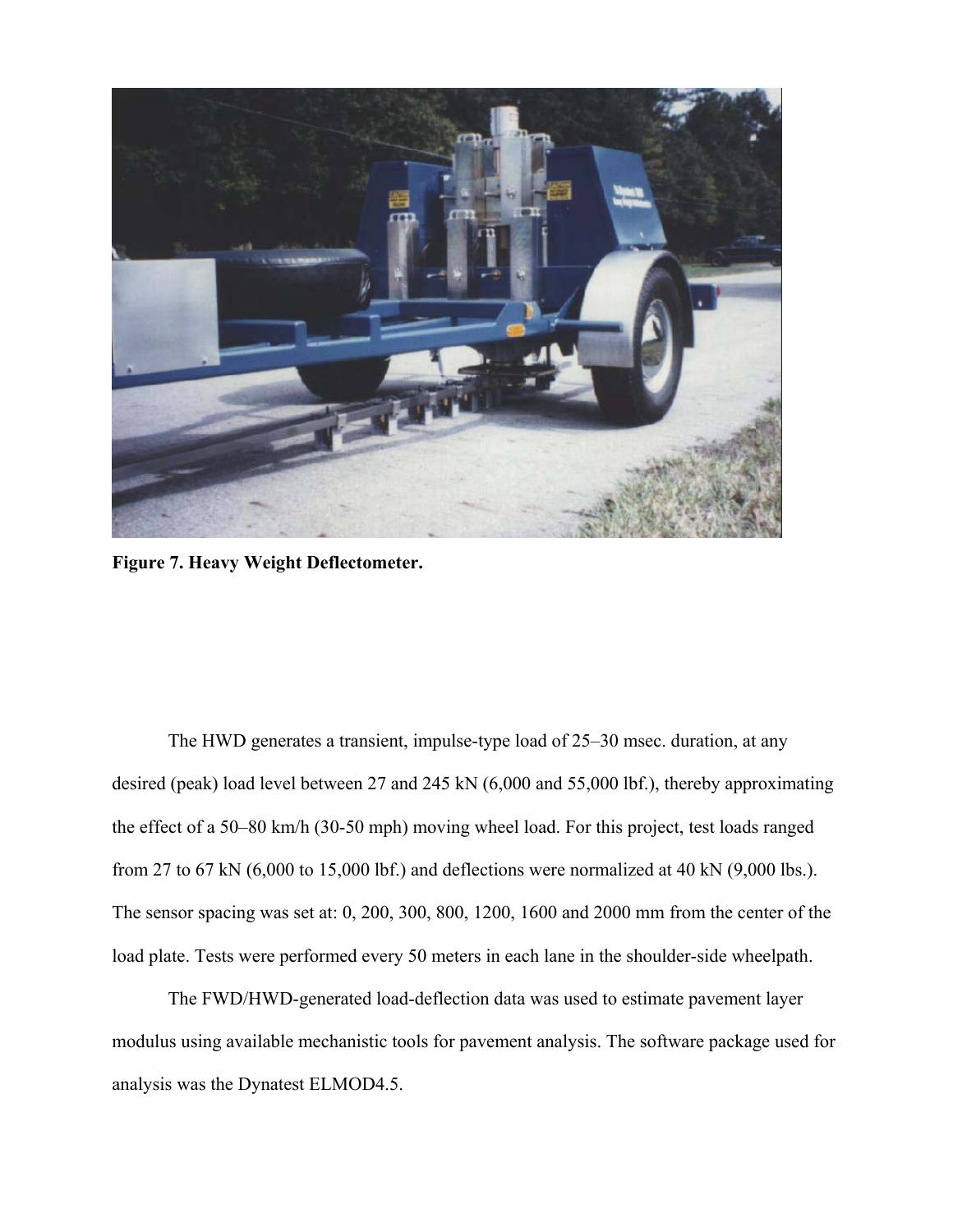### *1.2.3.1 FWD Deflections*

FWD deflections obtained at D0 (sensor at the load plate) and normalized for an impulse load of 40 kN are presented in Figure 8 for before and after the recycling process. Table 2 summarizes average and standard deviation D0 deflections for the entire project. Included in Table 2 are asphalt concrete temperatures estimated from air temperatures (recorded with the FWD system) using Bell's equation.

|                                | Lane               |                                           |                                    |                             |                    |                                           |                                             |                          |
|--------------------------------|--------------------|-------------------------------------------|------------------------------------|-----------------------------|--------------------|-------------------------------------------|---------------------------------------------|--------------------------|
| <b>Testing</b><br><b>Stage</b> | <b>South Bound</b> |                                           |                                    |                             | <b>North Bound</b> |                                           |                                             |                          |
|                                | Mean<br>$\mu$ m    | <b>Standard</b><br><b>Deviation</b><br>um | Coefficient<br>of Variance<br>$\%$ | AC-<br>Temp.<br>$\rm ^{o}C$ | Mean<br>$\mu$ m    | <b>Standard</b><br><b>Deviation</b><br>um | Coefficient<br>of Variance<br>$\frac{6}{9}$ | AC<br>Temp.<br>$\rm ^oC$ |
| Before<br>Recycling            | 697.9              | 138.0                                     | 19.8                               | 30.7                        | 777.3              | 147.2                                     | 18.9                                        | 42.7                     |
| After<br>Recycling             | 355.9              | 56.1                                      | 15.8                               | 15.6                        | 451.8              | 80.6                                      | 17.8                                        | 20.7                     |

**Table 2 Summary of FWD D0 Deflections**

**D0 Deflections - 40 kN Load**



**Figure 8. D0 deflections normalized at a 40-kN load.**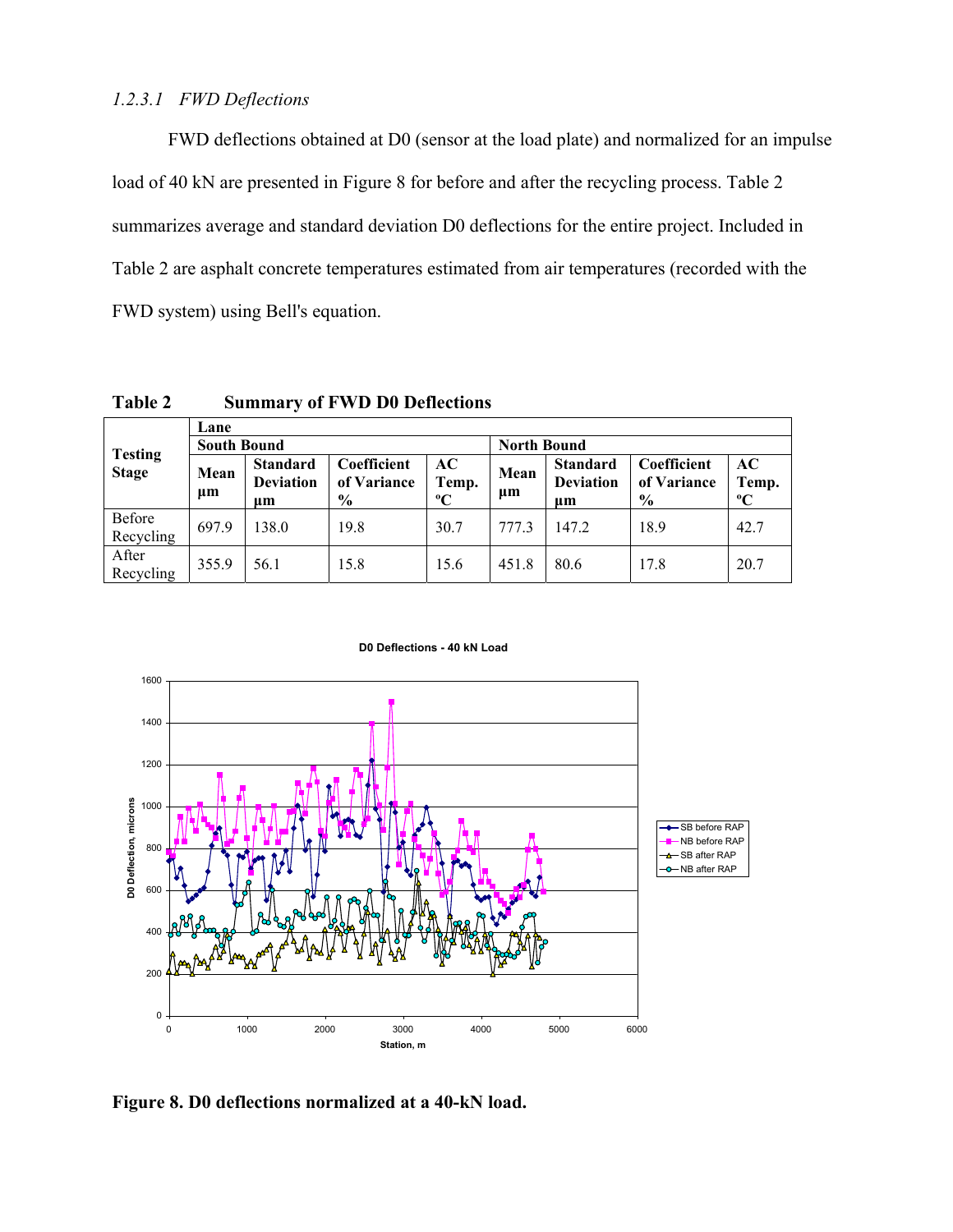The data indicate a decrease in D0 deflections after the recycling process. The decrease was by 49 and 42 percent for the southbound and northbound lanes, respectively. However, the reduction in deflections is not only due to the new recycled pavement but also to the low temperatures in the asphalt concrete at the time of testing. Average pavement temperatures at the time of testing before the recycling process (June, 2001) were about 15 to 20ºC higher than when the pavement was tested after the recycling process (September, 2001). Testing in the portion of the project that was not subjected to the recycling process between stations 3200 and 4800 m indicates that this temperature difference would decrease the deflections on the pavement only by about 30 percent. Therefore, the data still indicate a reduction in deflections with the recycled base material of about 12 to 17 percent with the adjustment for temperature difference.

#### *1.2.3.2 BackCalculculated Modulus*

 The Dynatest program ELMOD 4.5 was used to back-calculate modulus for a three-layer system. The three-layer system is comprised of an asphalt concrete layer (AC), an unbound base layer (AB), and the subgrade (SG). Thicknesses for the asphalt concrete and base layers were obtained from extracted cores and DCP testing, respectively (see Sections 1.2.1 and 1.2.2). Back-calculated moduli were obtained for the materials at the temperatures recorded during FWD testing and then adjusted for an asphalt concrete temperature of 25°C. Figures 9 and 10 present estimated moduli for an asphalt concrete temperature of 25°C before and after the recycling process, respectively. Table 3 summarizes moduli of the layers before and after the recycling process.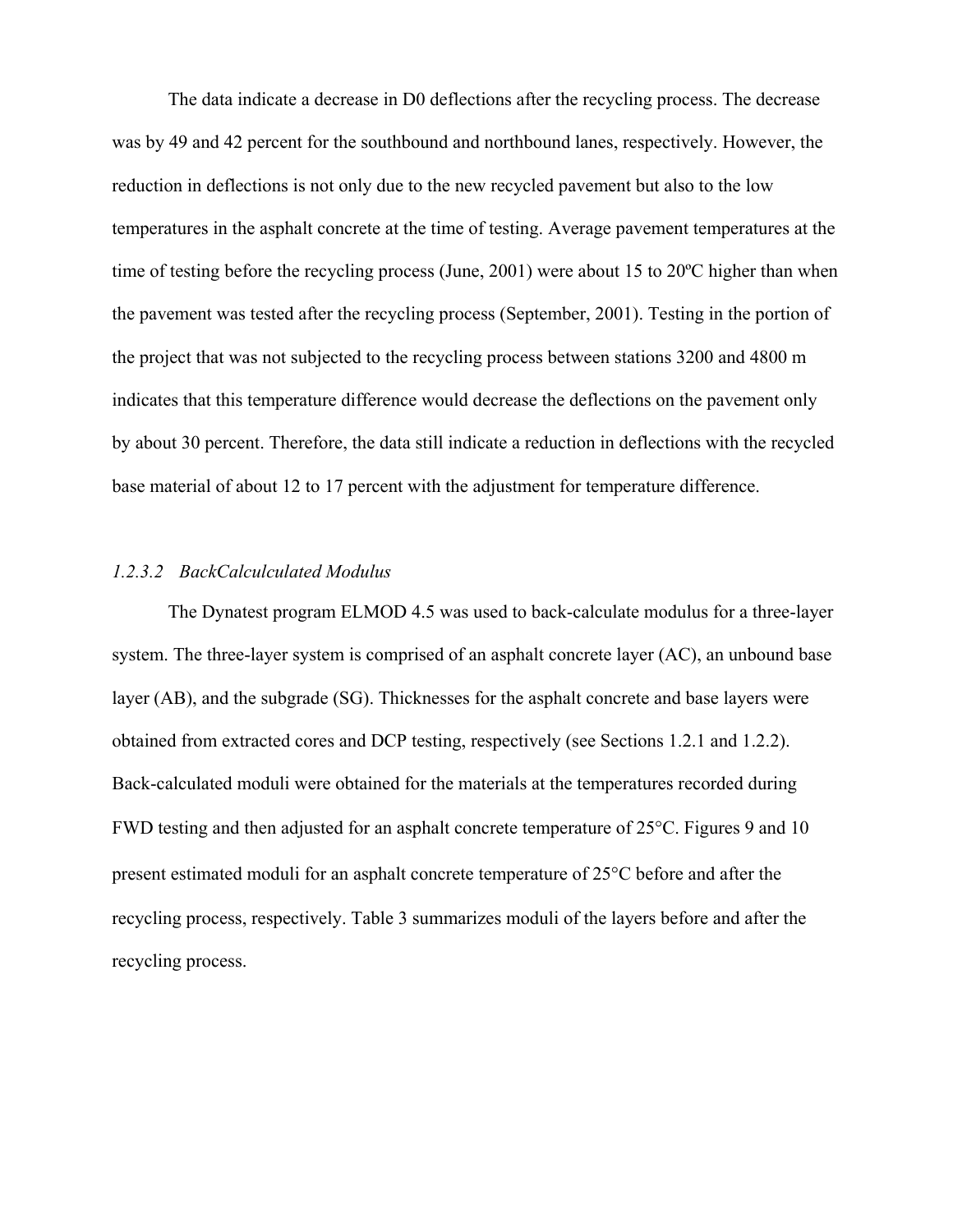

**Figure 9. Estimated moduli of pavement layers before recycling process.** 



**Figure 10. Estimated moduli of pavement layers after recycling process.**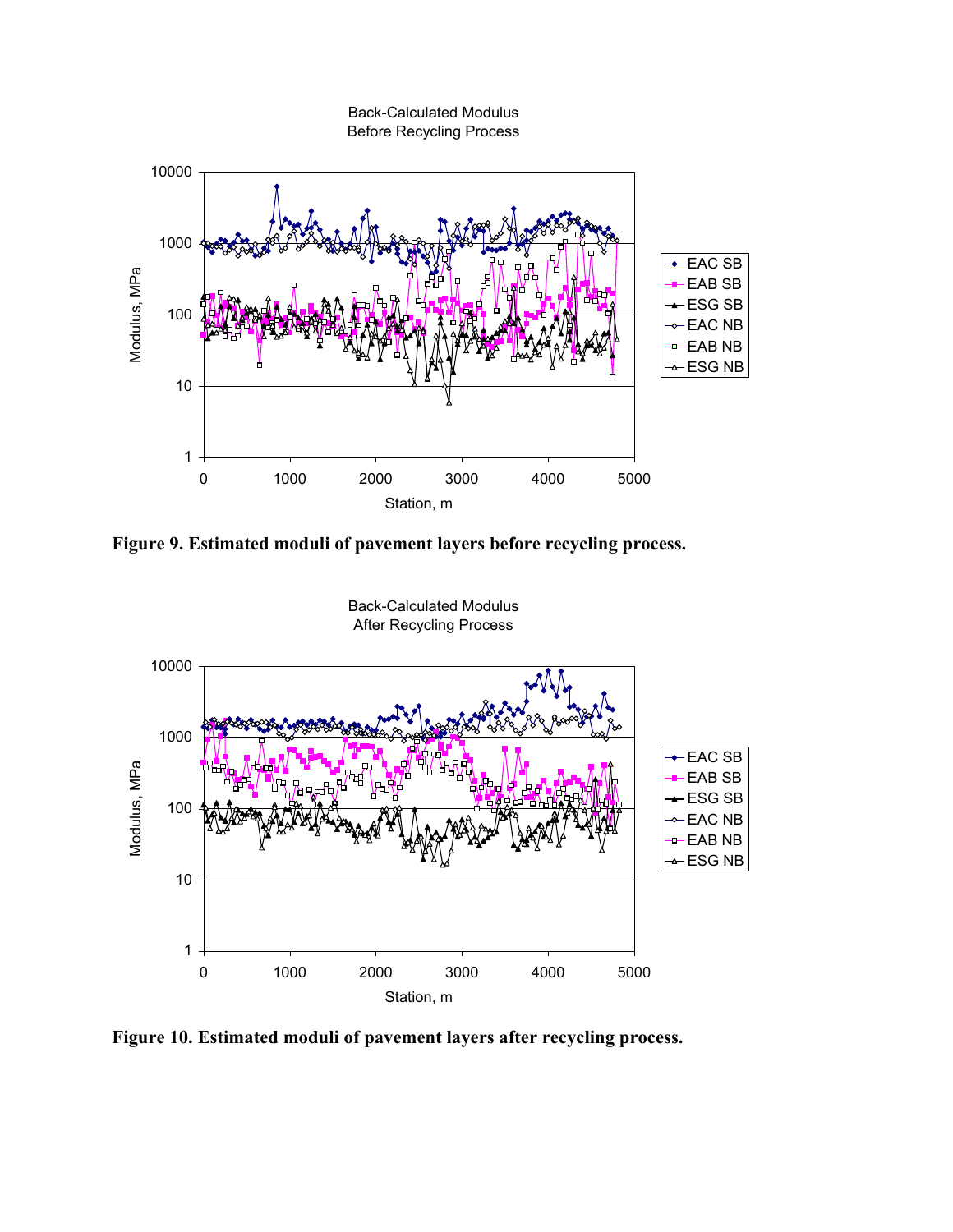|                   | <b>Southbound Lane</b>          |                                             |                            | <b>Northbound Lane</b> |                                             |                            |  |
|-------------------|---------------------------------|---------------------------------------------|----------------------------|------------------------|---------------------------------------------|----------------------------|--|
| Layer             | Modulus,<br><b>MPa</b>          | <b>Standard</b><br>Deviation,<br><b>MPa</b> | Coefficient<br>of Variance | Modulus,<br><b>MPa</b> | <b>Standard</b><br>Deviation,<br><b>MPa</b> | Coefficient<br>of Variance |  |
|                   | <b>Before Recycling Process</b> |                                             |                            |                        |                                             |                            |  |
| <b>AC</b>         | 1294.4                          | 831.8                                       | 64.3                       | 963.4                  | 274.6                                       | 28.5                       |  |
| Aggregate<br>Base | 95.7                            | 34.1                                        | 35.6                       | 146.9                  | 170.1                                       | 115.8                      |  |
| Subgrade          | 78.2                            | 38.5                                        | 49.2                       | 65.9                   | 39.2                                        | 59.5                       |  |
|                   | <b>After Recycling Process</b>  |                                             |                            |                        |                                             |                            |  |
| AC                | 1590.9                          | 358.4                                       | 22.5                       | 1302.1                 | 216.5                                       | 16.6                       |  |
| Aggregate<br>Base | 579.1                           | 290.1                                       | 50.1                       | 310.5                  | 160.8                                       | 51.8                       |  |
| Subgrade          | 65.5                            | 23.0                                        | 35.1                       | 62.6                   | 29.5                                        | 47.1                       |  |

**Table 3 Summary of Estimated Modulus** 

 The data indicate higher base moduli for the recycled asphalt concrete material than with the existing aggregate material before the recycling process. Increased moduli may be due to improved compaction and/or a better base material produced by the recycling process. The benefit of a higher modulus is better performance of a flexible pavement. In general, the high modulus base would reduce elastic deflections that produce fatigue cracking in the asphalt concrete and reduce stresses that cause permanent deformation (rutting) in the underlying layers.

# **1.3 Laboratory Testing Program**

 Laboratory testing was conducted to characterize the recycled asphalt concrete material and two Caltrans aggregate base class 2 materials using standard and repeated loading tests. The laboratory results were then compared to establish the relative response and performance of the recycled asphalt concrete material to standard California bases.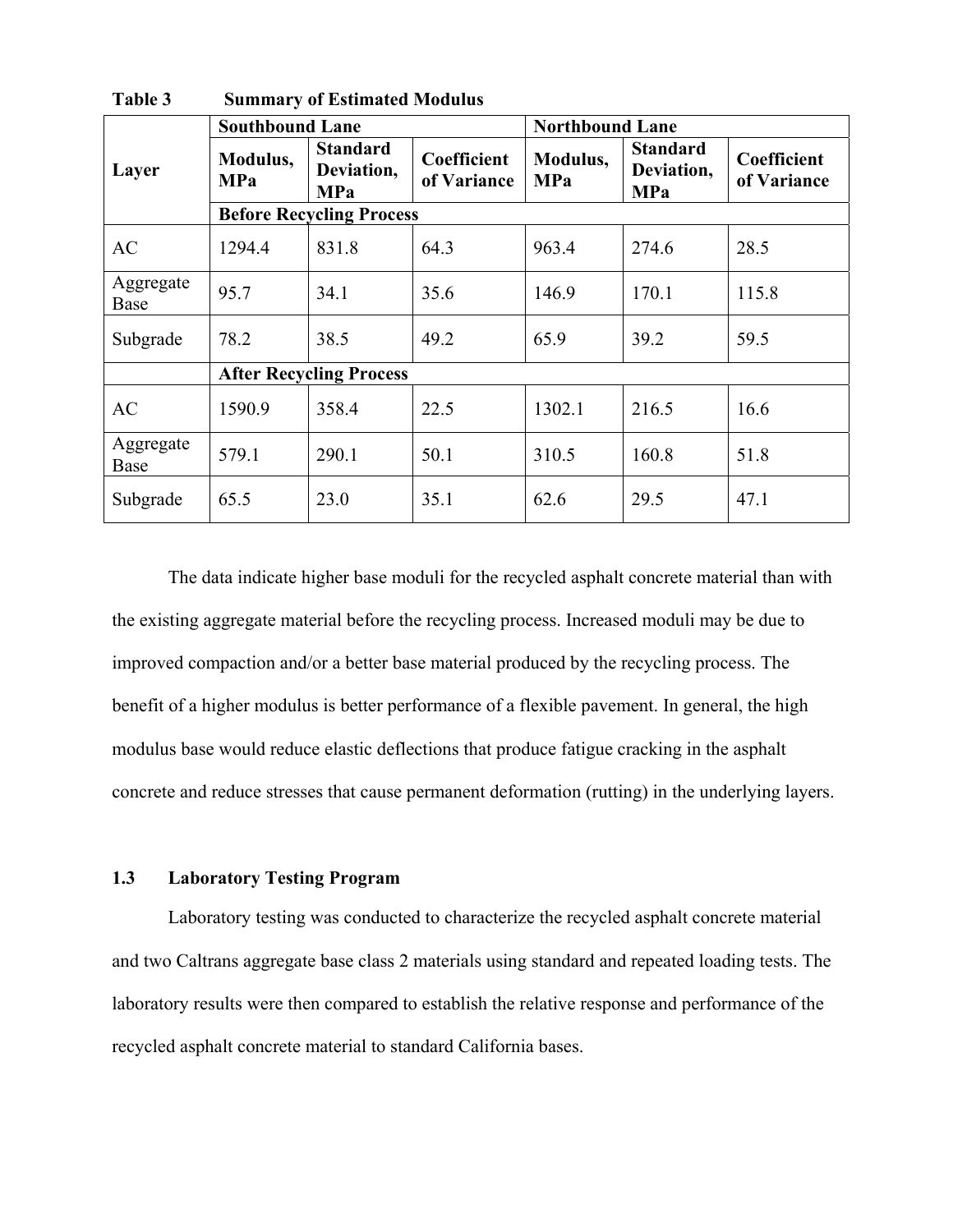## 1.3.1 Materials

The three materials used for laboratory testing were as follows:

- 1. RAP = the recycled asphalt concrete material produced by the recycling process on I-395 and sent to the Pavement Research Center (PRC) by Caltrans District 2.
- 2. D2 AB Cl  $2 =$  an aggregate base class 2 material sent to PRC by Caltrans District 2.
- 3. D4 AB Cl 2 = an aggregate base class 2 material used in Caltrans District 4 and used in the accelerated pavement test sections at the University of California Berkeley Pavement Research Center.

### *1.3.1.1 Particle Size Distribution*

 Mechanical sieving was conducted following ASTM 136 (dry sieving) for the recycled asphalt concrete material, and ASTM 117 (wet sieving) and 136 for the two aggregate base class 2 materials to determine the particle size distributions. ASTM 117 could not be performed on the recycled material because the material bonds during the oven drying process due to the fact that it contains asphalt from the recycled asphalt concrete.

 The results of the particle-size distributions are presented in Figure 11 for the recycled asphalt concrete material, the two California aggregate base class 2 materials, and the Caltrans specification for a 19-mm aggregate base class 2 material. The data indicate that the recycled material met the Caltrans specification for a 19-mm Aggregate Base Class 2 material.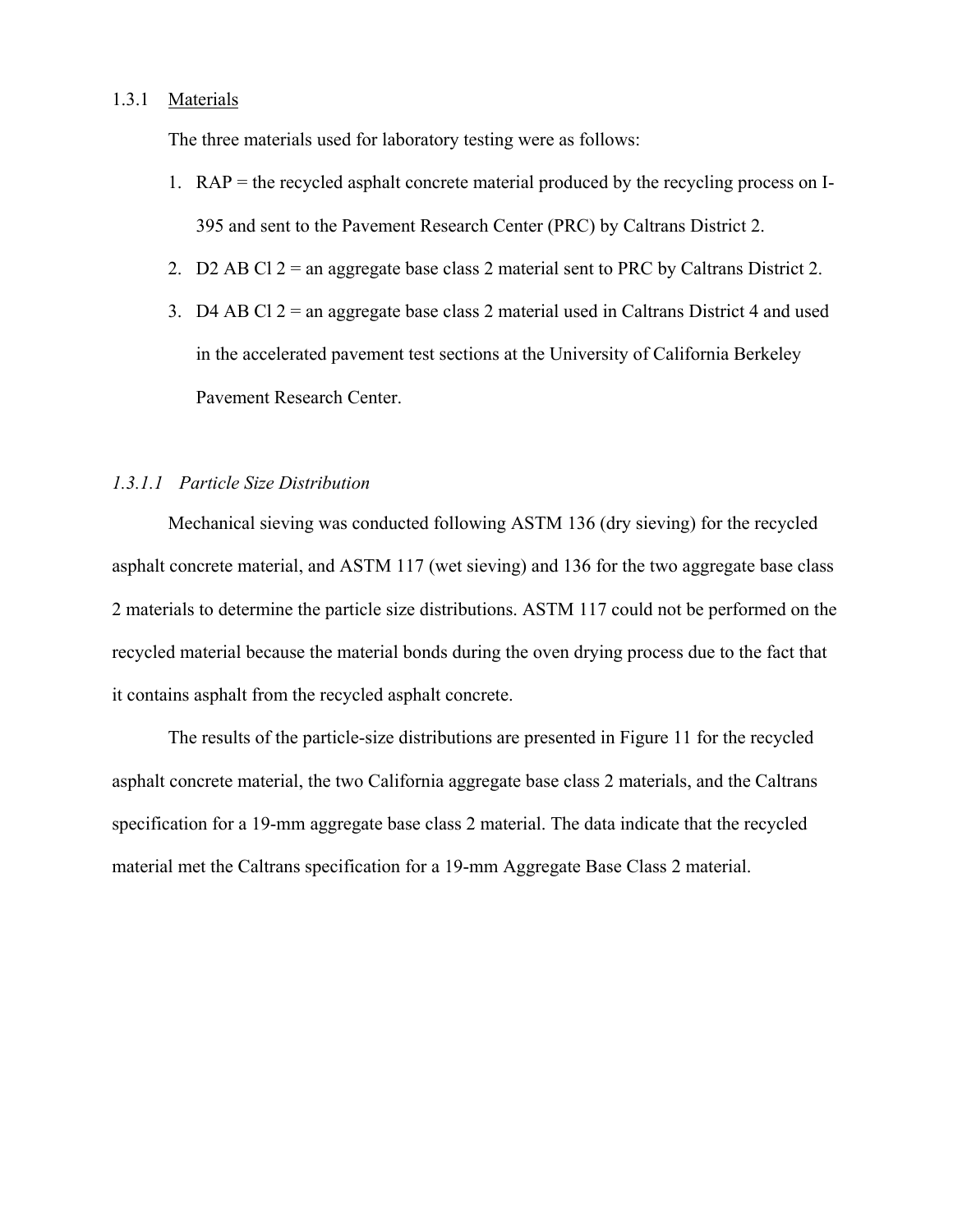#### **Grain-Size Distribution of Base Materials**



**Figure 11. Grain size distribution of base materials.** 

#### *1.3.1.2 Moisture Density Relationship*

Compaction tests were conducted following California Test Method (CTM) 216. The results of the compaction test are presented in Figure 12 for the three base materials. Figure 12 shows that the recycled asphalt concrete material has lower wet density than the aggregate base materials. Table 4 summarizes maximum wet densities and optimum moisture contents based on CTM-216 for the base materials. These compaction values were used to prepared material specimens for triaxial testing.

| <b>Base Material</b>             | <b>Maximum Wet Density, kg/m<sup>3</sup></b> | <b>Optimum Moisture Content, %</b> |
|----------------------------------|----------------------------------------------|------------------------------------|
| <b>Recycled Asphalt Concrete</b> | 2460                                         |                                    |
| District 2 AB Class 2            | 2380                                         | 6.2                                |
| District 4 AB Class 2            | 2210                                         | 0.5                                |

**Table 4 Summary of Compaction Tests**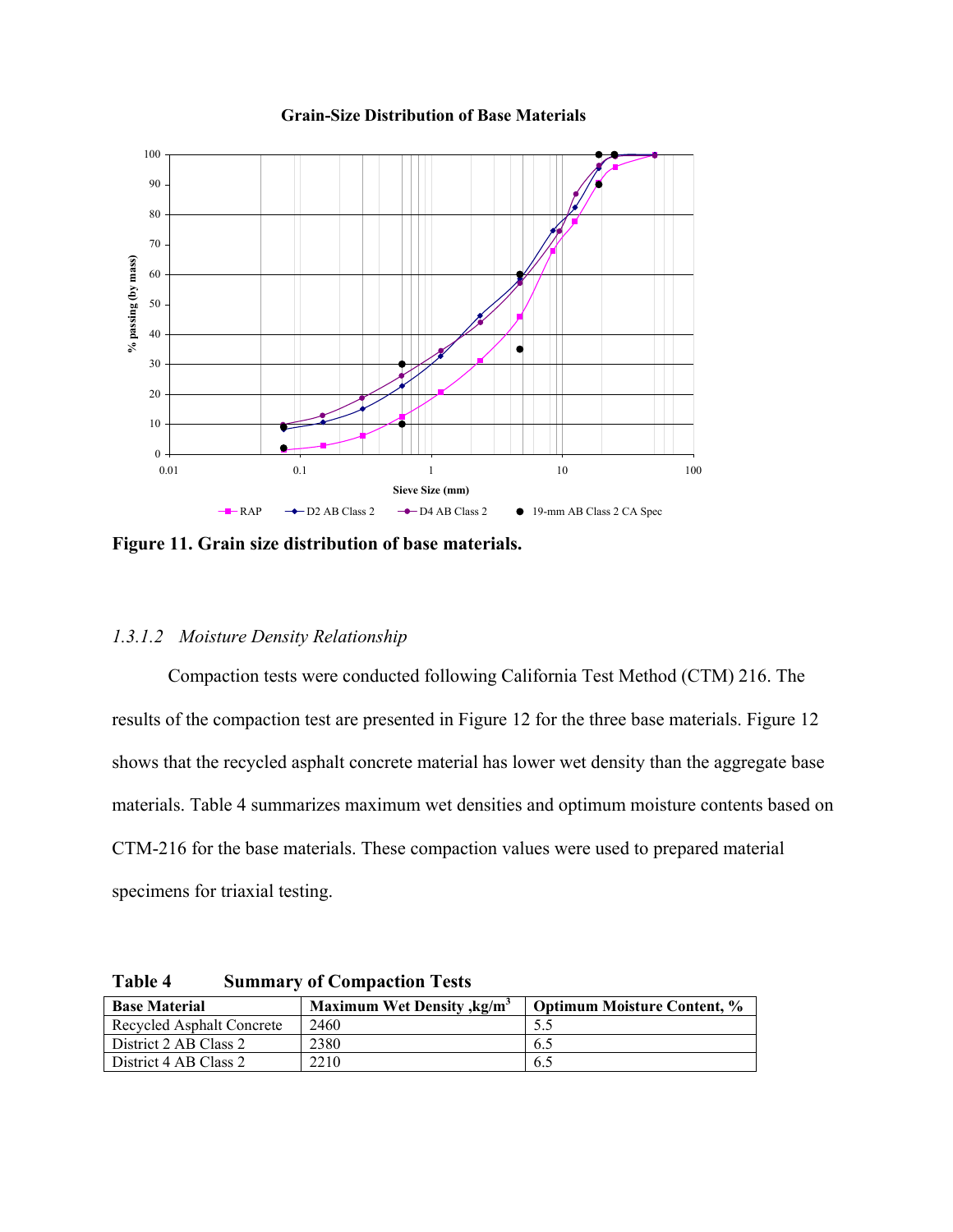

**Moisture-Density Curves for Base Materials**

**Figure 12. Moisture density curves from CTM 216 performed on three base materials.** 

# 1.3.2 Triaxial Tests

Static and repeated loading triaxial tests were conducted on prepared 152-mm diameter by 304-mm high cylindrical specimens. The specimens were tested on a closed-loop servohydraulic testing equipment capable of applying various sequences of stress levels. Linear Variable Displacement Transducers (LVDT) and load cells were used to monitor load, and displacement measurements. Measurements were recorded and processed using a high-speed data acquisition system. Figure 13 illustrates the system.

Static stress-strain triaxial tests and repeated loading tests (resilient modulus) were conducted on specimens compacted at optimum moisture content and at 95 and 100 percent maximum wet density according to CTM 216 (see Table 4).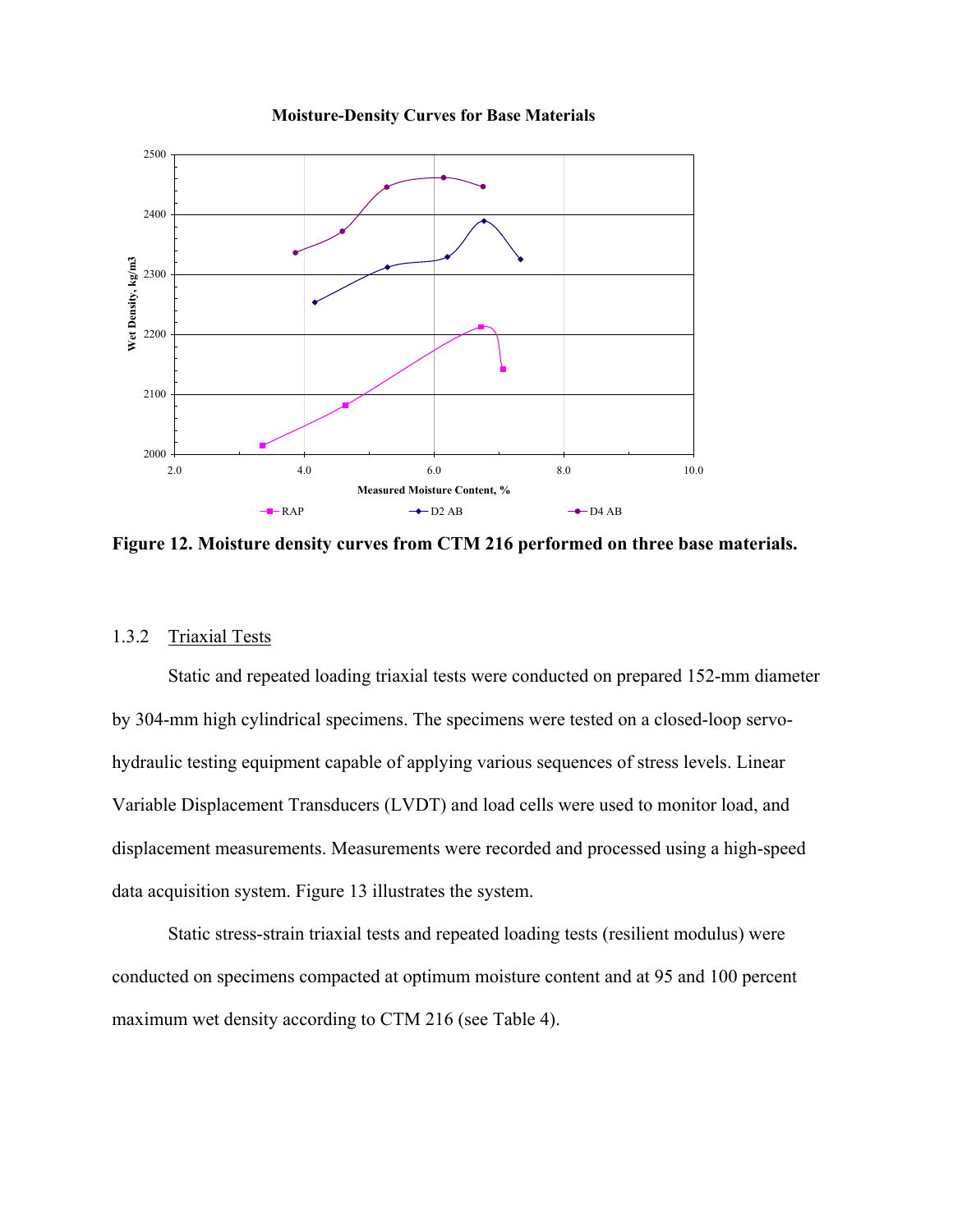

**Figure 13. University of California Berkeley Pavement Research Center triaxial testing system.** 

# *1.3.2.1 Stress-Deformation-Strength Characteristics*

Displacement-controlled stress-strain triaxial tests were conducted on the specimens at confining pressures of 0, 35, 70, and 105 kPa. Typical stress-strain plots at a confining pressure of 105 kPa are presented in Figures 14 and 15 for specimens compacted at 95 and 100 percent maximum wet density according to CTM 216, respectively.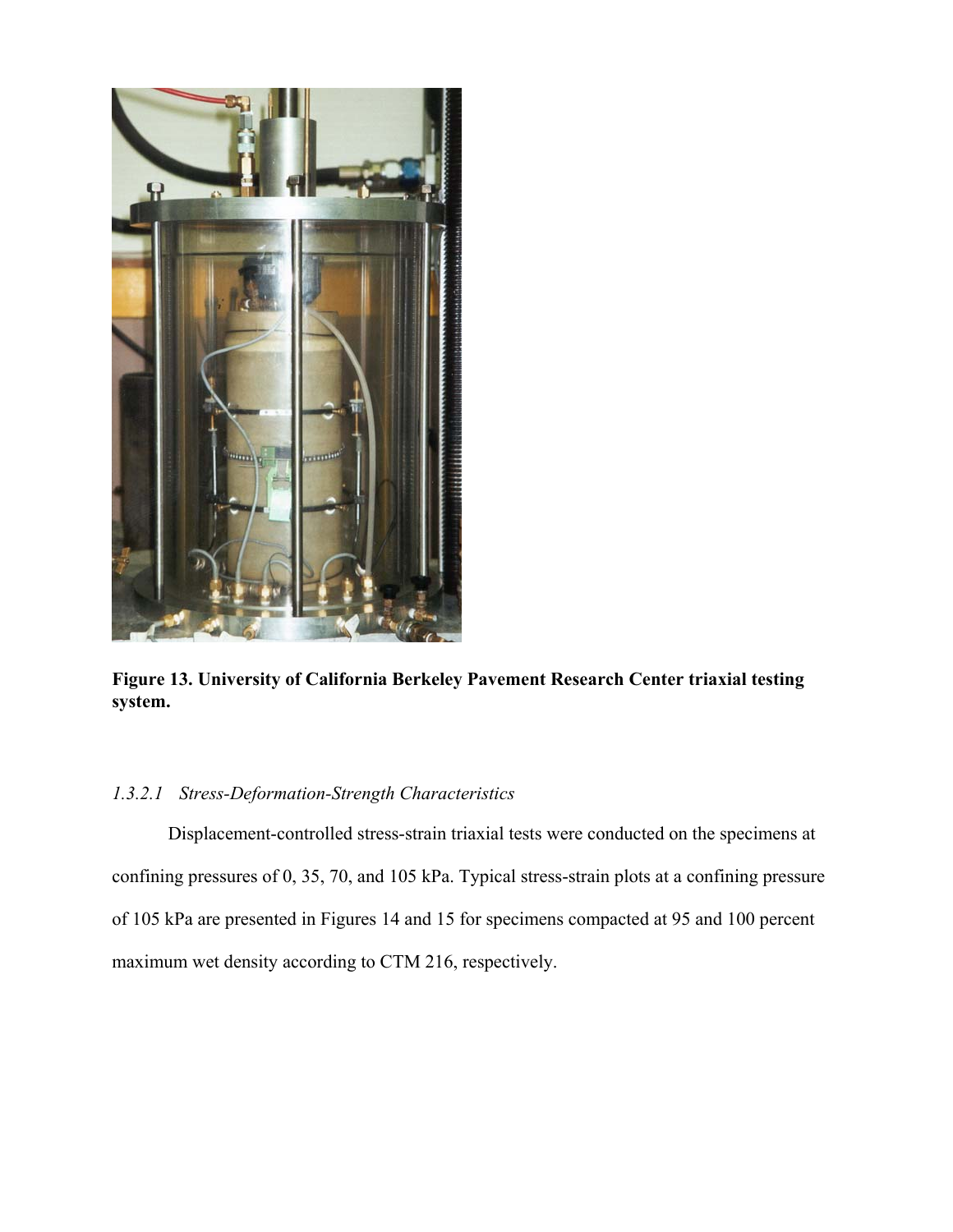

**Figure 14. Drained triaxial test CTM 216 performed at 95 percent maximum wet density and 105 kPa confining pressure.** 



**Figure 15. Drained triaxial testCTM 216 performed at 100 percent maximum wet density and 105 kPa confining presssure.**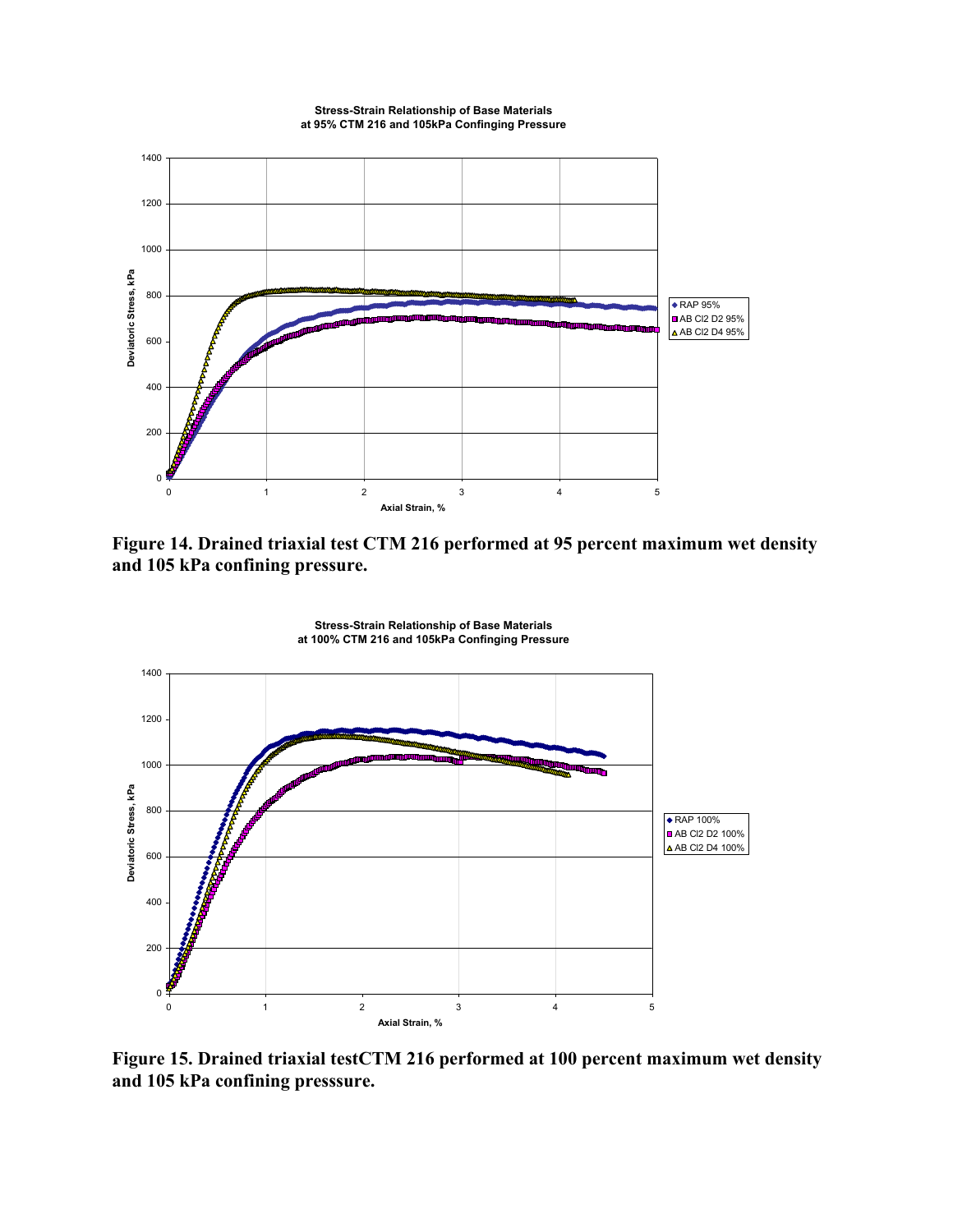Stress-strain triaxial test results were used to define the shear strength of the materials using Mohr-Coulomb failure criteria. Mohr-Coulomb failure parameters are summarized in Table 5 for the two compaction levels considered.

**Table 5 Mohr-Coulomb Failure Parameters** 

|                                   | <b>Compaction Level</b> |                             |                          |                     |  |
|-----------------------------------|-------------------------|-----------------------------|--------------------------|---------------------|--|
| <b>Base Material</b>              | 95% Maximum Wet Density |                             | 100% Maximum Wet Density |                     |  |
|                                   | Cohesion                | Angle of<br><b>Cohesion</b> |                          | Angle of            |  |
|                                   | Intercept, kPa          | Friction, $\varphi$         | Intercept, kPa           | Friction, $\varphi$ |  |
| <b>RAP</b>                        |                         | 51.5                        |                          | 57.5                |  |
| D <sub>2</sub> AB C <sub>12</sub> |                         | 51.0                        |                          | 56.5                |  |
| D <sub>4</sub> AB C <sub>12</sub> | 44.0                    | 53.0                        | 713                      | 57.0                |  |

 The data indicate that the RAP material has similar static shear strength than the two California aggregate base class 2 materials. The results also indicate the increase in shear strength of the materials when the compaction level is increased from 95 to 100 percent maximum wet density (CTM 216).

#### *1.3.2.2 Resilient Modulus Tests*

The resilient modulus  $(M_R)$  is an elastic modulus based on the recoverable strain under repeated loads. It is defined as

$$
M_R = \sigma_d/\varepsilon_r
$$

where  $\sigma_d$  is the applied deviatoric stress ( $\sigma_l$  -  $\sigma_3$ ) and  $\varepsilon_r$  is the recoverable strain.

A number of factors affect the  $M_R$  of a soil, some of which are moisture content, density, stress history, aggregate type, gradation, temperature, percent fines, and degree of saturation. The resilient modulus tests were conducted following the Strategic Highway Research Program (SHRP) test protocol P-46.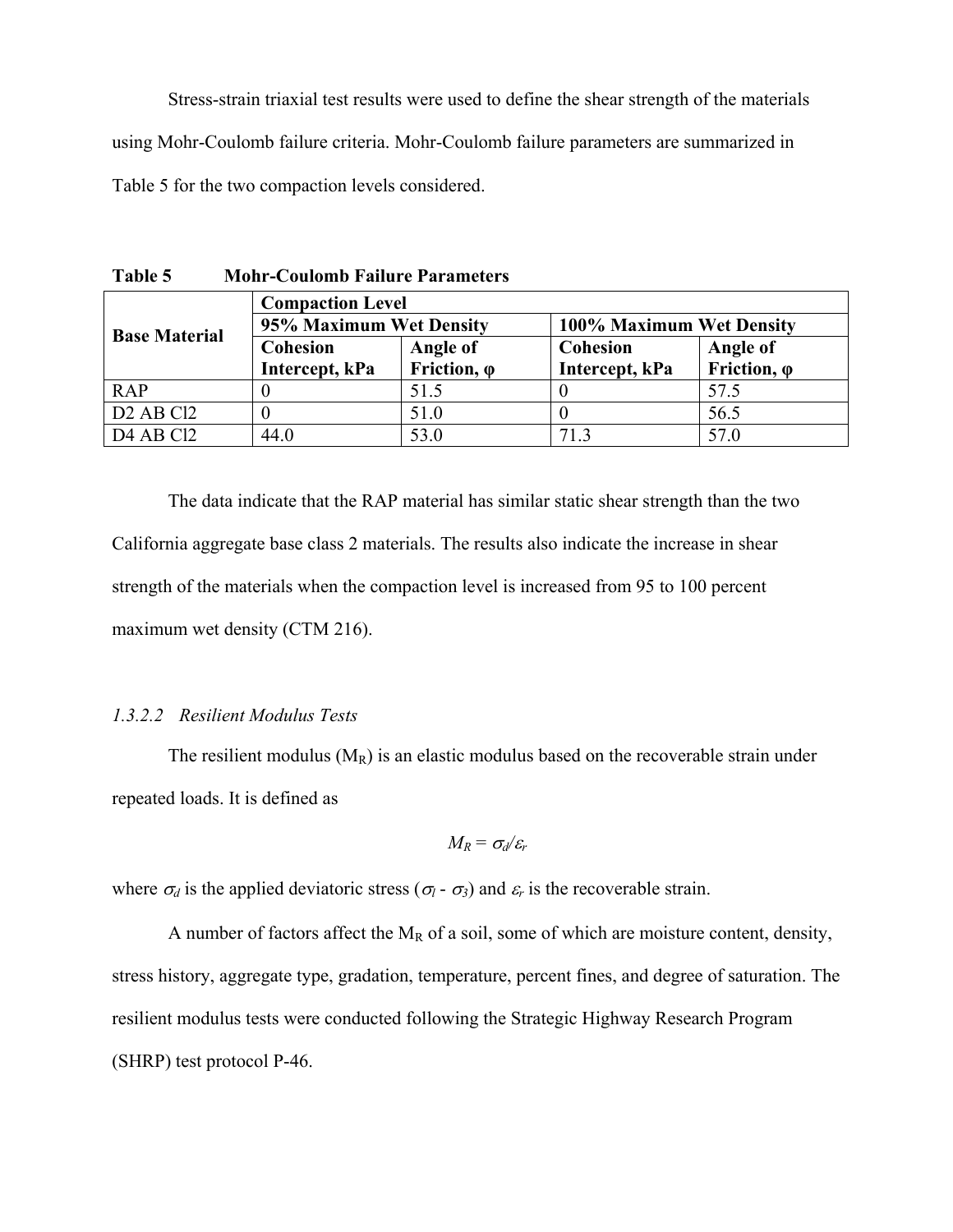Figure 16 and 17 present the results of the resilient modulus tests for the materials investigated in terms of Resilient Modulus versus Sum of Principal Stresses ( $\sigma_1 + 2\sigma_3$ ). The data indicate that the recycled asphalt concrete material has higher resilient modulus than the two aggregate base materials. The resilient modulus is higher for the recycled material and the aggregate base material (obtained in District 4) when the compaction level is increased to 100 percent CTM 216 maximum density. The increase in compaction did not seem to have an effect on the resilient modulus of the aggregate base received from District 2.

The base modulus obtained in the laboratory seems to conform to those obtained from the deflection analysis (see Table 3). Laboratory moduli for the RAP material ranged from 300 to 450 MPa for 95 percent compaction and from 450 to 650 MPa for bulk stresses ranging from 200 kPa to 500 kPa. Field moduli for the RAP material ranged from 310 MPa to 580 MPa.



**Resilient Modulus of Base Materials at 95% CTM 216**

**Figure 16. Resilient modulus characteristics of base materials, 95 percent maximum wet density, CTM 216.**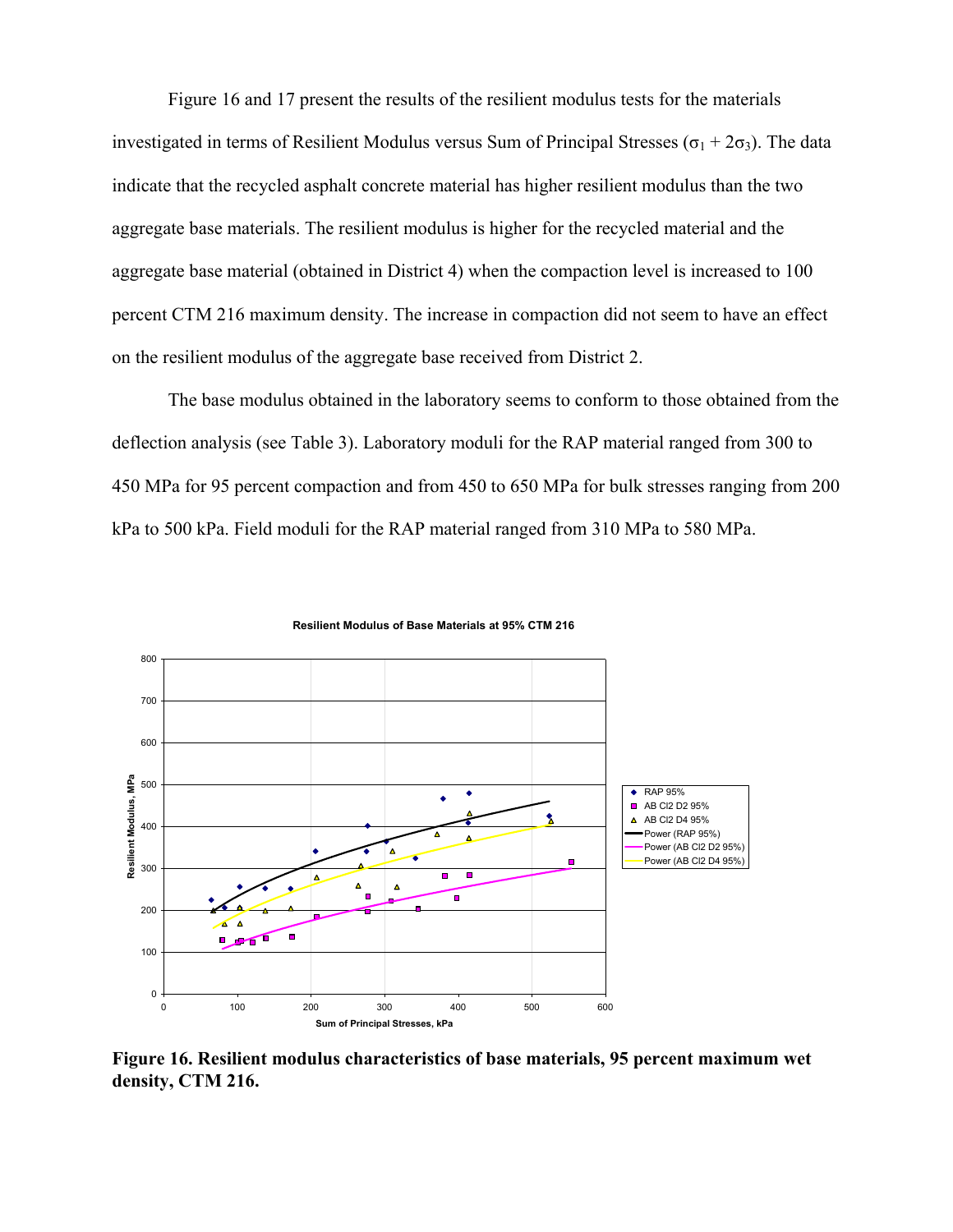**Resilient Modulus of Base Materials at 100% CTM 216**



**Figure 17. Resilient modulus characteristics of base materials, 100 percent maximum wet density, CTM 216.** 

#### *1.3.2.3 Permanent Deformation Resistance*

Permanent deformation tests are not included but will be conducted at a future date. However, researchers have shown that aggregate materials tested under stress-strain triaxial tests that reached a deviatoric stress of at least 620 kPa at 2 percent strain under a confining pressure of 103.5 kPa had a low potential for rutting. Lower permanent strains are obtained. Conversely, materials that did not reach a deviatoric stress of at least 620 kPa by 2 percent strain underwent a rapid accumulation of permanent deformation.

The stress-strain data shown in Figures 14 and 15 seem to indicate that the materials will not have a potential for rutting. Deviatoric stresses for the base materials reached values of between 650 kPa and 800 kPa at 2 percent strain for a compaction level of 95 percent CTM 216 maximum density. The data also indicate the reduction in the potential for rutting when the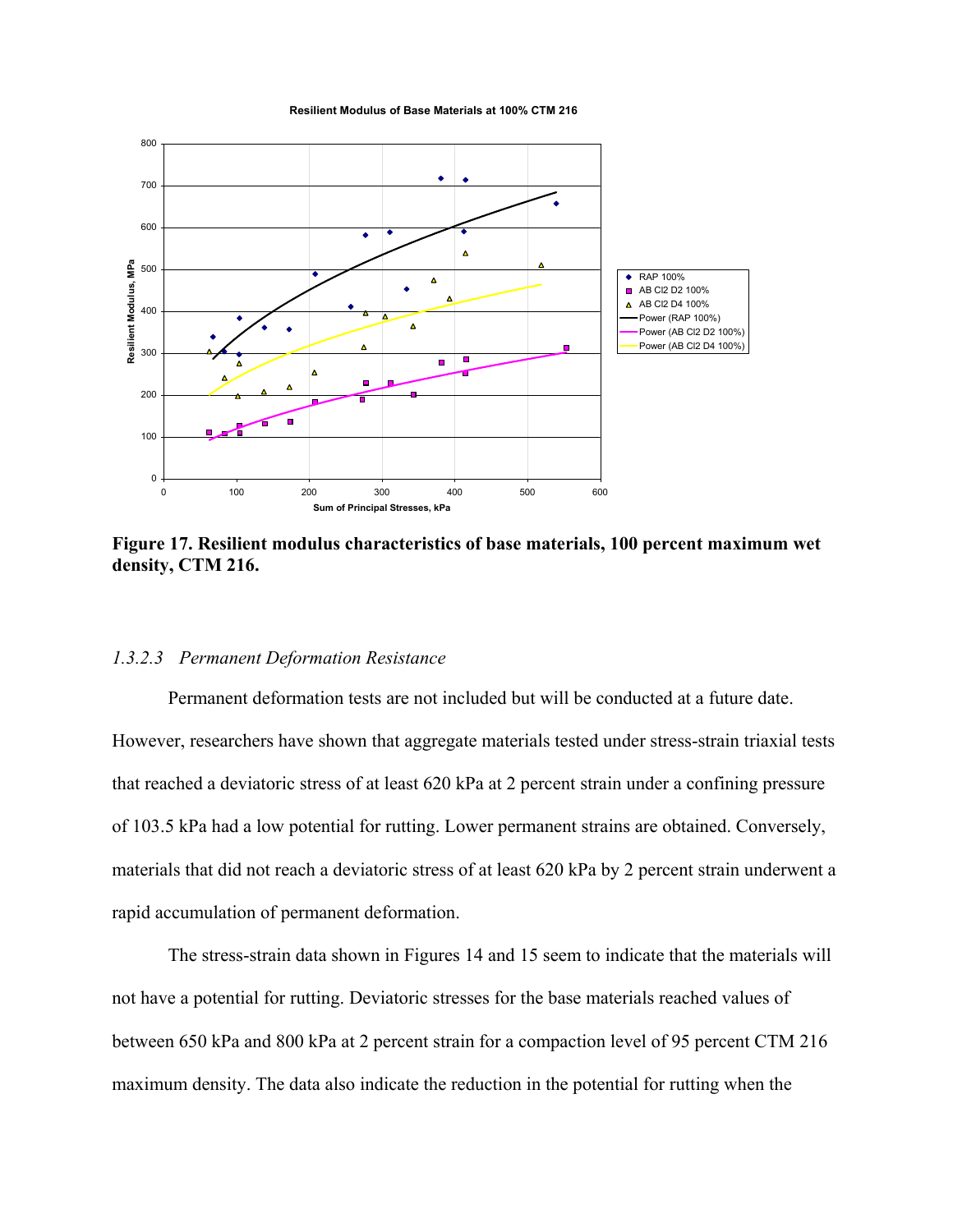compaction level is increased from 95 percent to 100 percent CTM 216 maximum density. The materials reached deviatoric stresses from 1000 kPa to 1200 kPa at 2 percent strain for a compaction level of 100 percent CTM 216 maximum density.

#### **1.4 Discussion of Results**

 A recycled asphalt concrete material was tested and characterized using field and laboratory testing and compared with two California aggregate base class 2 materials.

 The field tests (DCP and FWD testing) indicate that the new recycled asphalt concrete base is stronger/stiffer than the base existing before the recycling process. A stronger/stiffer base reduces the elastic deflections in the pavement that cause fatigue cracking in the asphalt concrete and reduces the potential for rutting in the unbound layers.

 The laboratory data indicate that the recycled material presents higher resilient modulus and slightly higher shear resistance than the two California aggregate class 2 base materials. The laboratory program also indicates that the response and performance of the recycled material can be significantly improved by increasing the compaction level in the field. Higher modulus and higher shear resistance are obtained at increased compaction levels.

#### **1.5 Conclusions**

 An evaluation of the recycled asphalt concrete material was conducted based on field testing and laboratory testing. The following conclusions can be drawn from the data presented:

1. Based on the field testing, the results indicate that the recycling process produced a better pavement than the pavement that was present before the recycling process. Lower DCP penetration rates and higher moduli were observed in the new rehabilitated pavement.